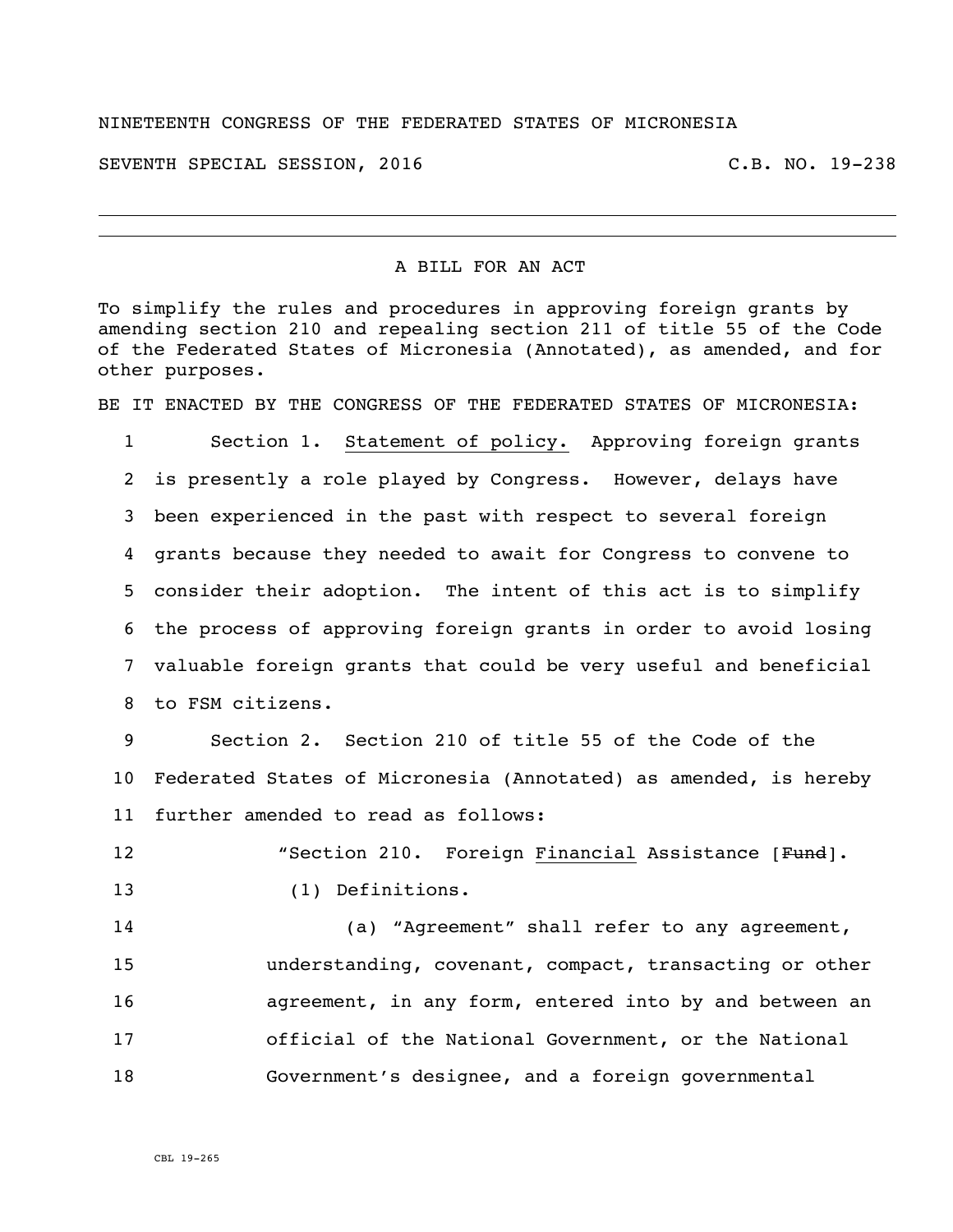C.B. NO. 19-238

 entity, for the receipt or acceptance of financial assistance or aid, on behalf of any National or State governmental entity. (b) "Foreign financial assistance" shall refer to currency, money, accounts or notes receivable offered as aid or assistance to the National Government of the Federated States of Micronesia., other than foreign aid or assistance received from the United States of America. (c) "Foreign in-kind assistance" shall refer to 11 any and all foreign assistance in the form of goods, services or other modes of assistance not covered 13 under subsection (1)(b) hereof. (2) Approval by Congress. Any foreign financial assistance that is more than \$100,000 requires approval by Congress through a resolution. The President shall submit any agreement for the acceptance or receipt of foreign financial assistance to the Congress no late than the first regular or special session congress convened immediately subsequent to the execution of such agreement, for approval by resolution. (a) No such agreement involving over \$100,000 shall be valid, and no funds may be received pursuant to such agreement, unless and until Congress approves

of 5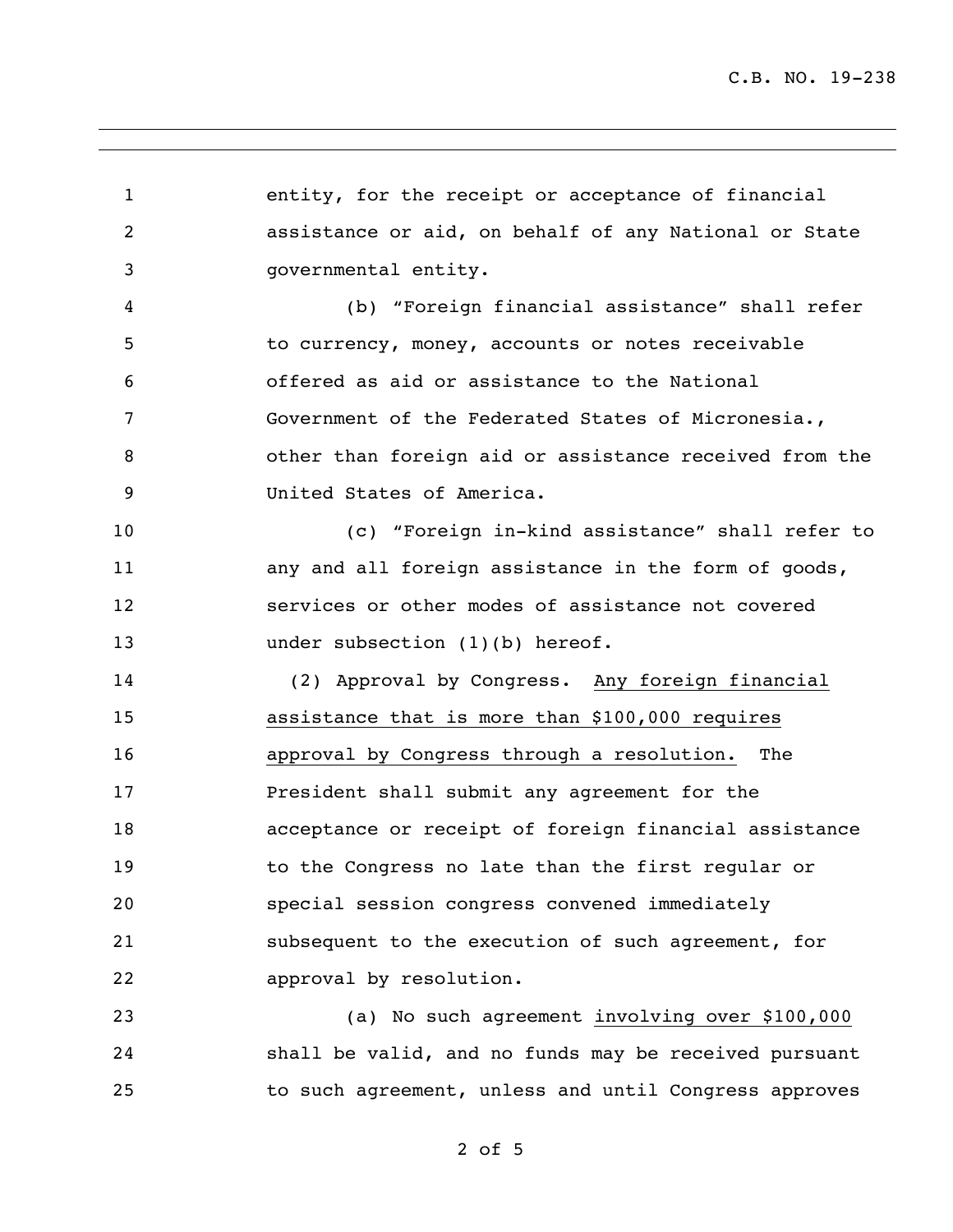the agreement by resolution. Foreign financial assistance of up to \$10,000 may be disbursed by the President in accordance with the terms and conditions of the assistance. (b) Should the Congress not approve such agreement by resolution before the adjournment of the first regular session following the President's submission of the agreement to Congress, that agreement shall be deemed disapproved. (c) Any first time application for foreign financial assistance of an amount involving \$200,000 or more shall require the approval by Congress through a resolution. (3) Foreign Assistance Fund. There is hereby established within the National Treasury of the Federated States of Micronesia a Foreign Assistance Fund which shall initially consist of all unobligated balances of foreign assistance funds from the receding fiscal year, and all foreign assistance funds designated for the National government and made available beginning October 1, 1996. Thereafter, the Department of Finance shall receive, maintain a complete record o, and where applicable, deposit all foreign financial assistance as defined in subsection (1) of this section into the Fund, pursuant to the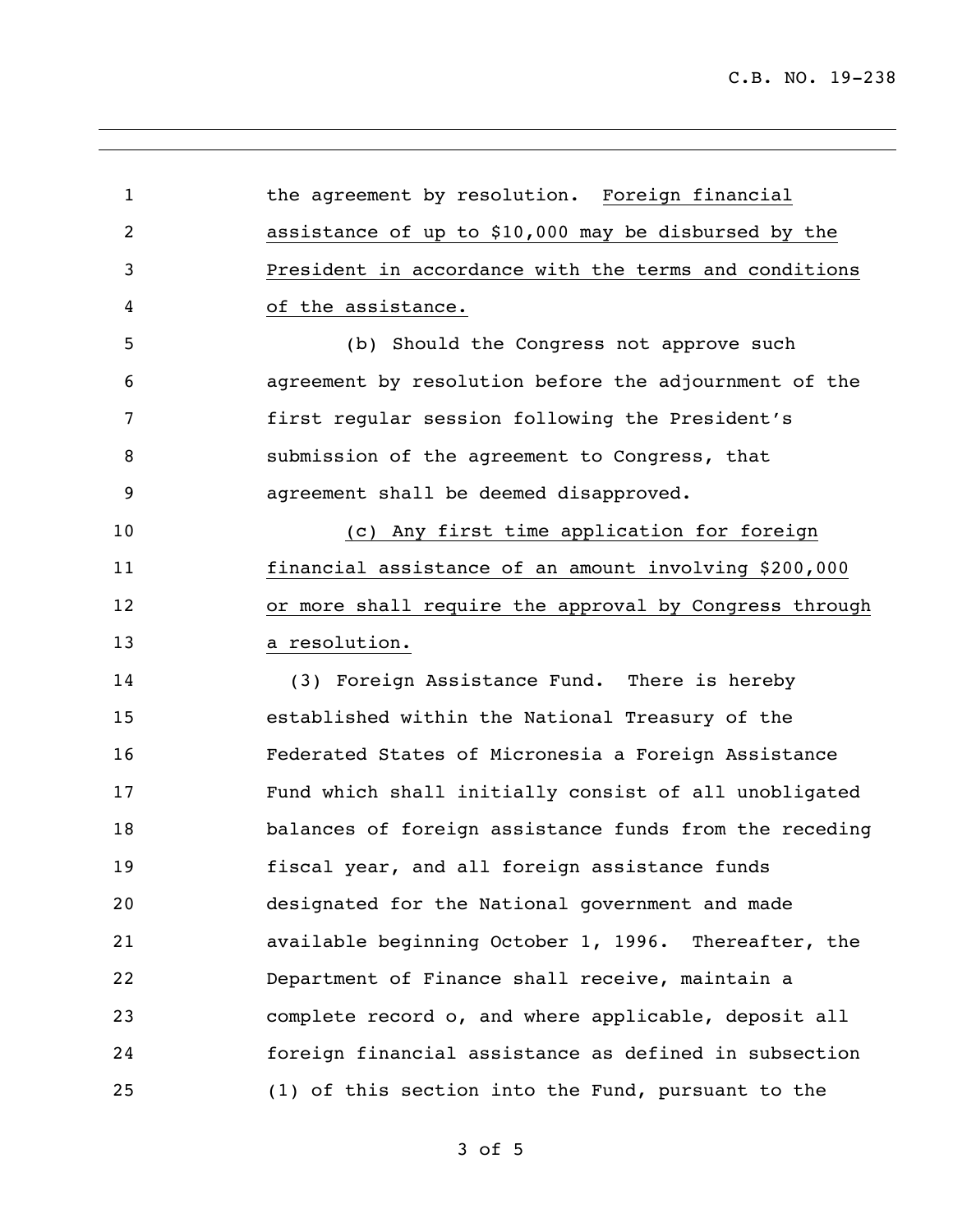Financial Management Act of 1979. (a) The President or the President's designee shall notify the Congress of the receipt of foreign financial assistance, the amount thereof in U.S. dollars, and, where applicable, the deposit or such assistance into the Fund, no later than the first session of Congress, be it regular or special, 8 convened subsequent to such receipt. (b) Where the foreign financial assistance received is denominated in the form of goods or services, the President or the President's designee 12 shall notify the congress of the value thereof in U.S. dollars, and the designation where such goods have been delivered, or location of where such services have been rendered, no later that the first session of 16 the Congress convened subsequent to such receipt. (4) Development of Fund – Duties of the Department of Finance. The Division of Investment Management of 19 the Department of Finance shall, upon approval of the President and in cooperation with the Department of 21 Foreign [External] Affairs, actively seek foreign assistance funding, foster productive use of foreign assistance, and produce reports on the acquisition, use, expenditure of, and fiscal obligations attendant upon, foreign assistance available to or received by